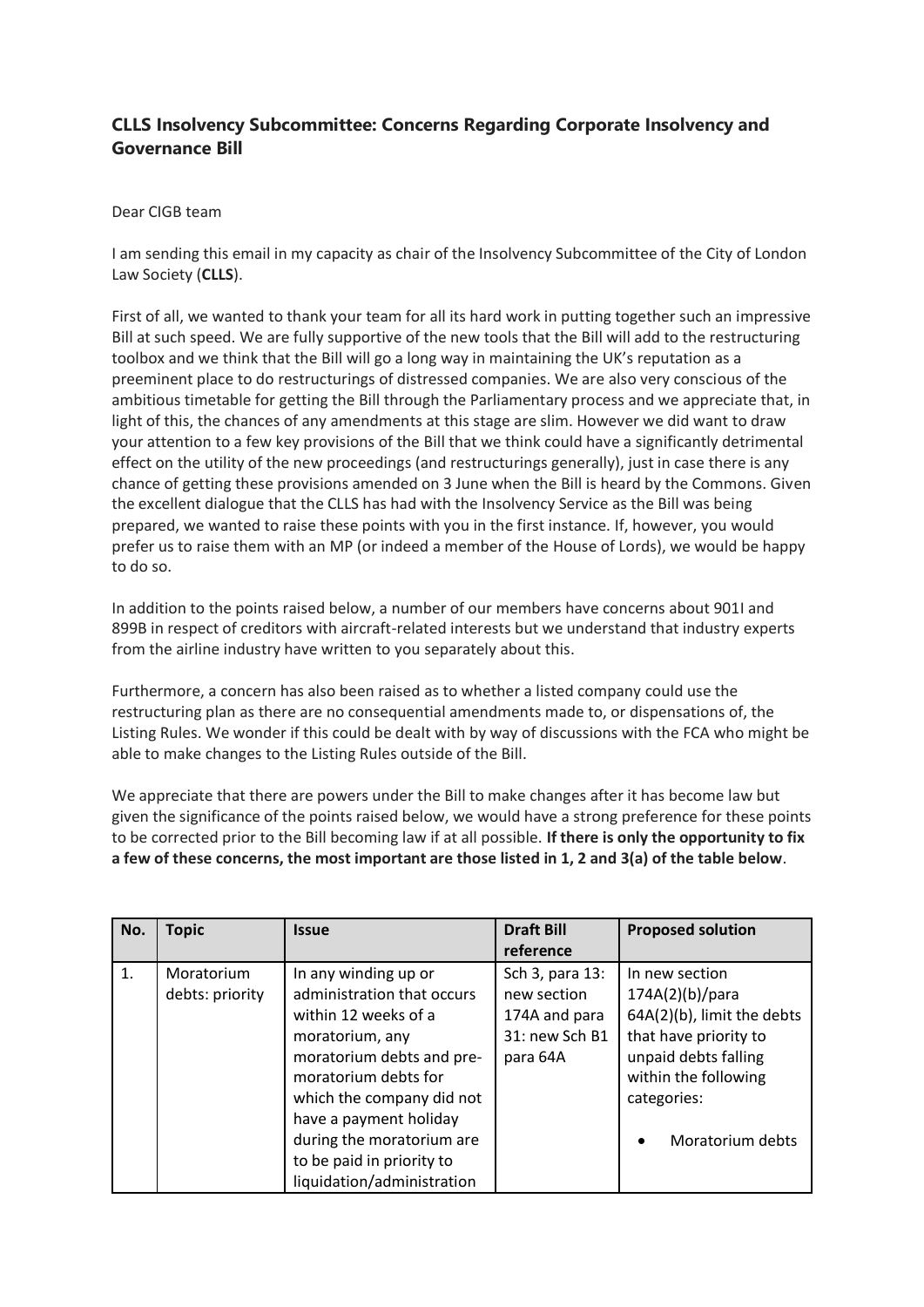| 2. |                                                                                         | expenses (including the<br>office-holder's fees),<br>preferential creditors,<br>floating charge creditors<br>and the claims of (other)<br>unsecured creditors<br>(including without<br>limitation the section 75<br>pensions debt). This would<br>include all pre and post<br>moratorium bank debt as a<br>result of A18(3)(f).<br>Furthermore, if the lenders<br>have accelerated the loan<br>(given that loan<br>agreements are excluded<br>from the ipso facto<br>provisions), the entirety of<br>the (accelerated) bank debt<br>would be payable by virtue<br>of these provisions, with<br>very significant changes to<br>the usual order of priority.<br>(The same point would<br>arise in an SME context as<br>regards overdraft facilities<br>where it is foreseeable that<br>banks will routinely<br>demand repayment in<br>order to achieve super-<br>priority if rescue as a going<br>concern cannot be<br>achieved.)<br>In practice, this could make<br>it very difficult to find an<br>office-holder who would be<br>willing to take on the<br>appointment following a<br>failed moratorium (given<br>that the office-holder's fees<br>would rank behind the<br>accelerated bank debt). |                                                                                                                 | Pre-moratorium<br>debts falling under<br>$A18(3)(a)$ to (e)<br>Pre-moratorium<br>debts falling under<br>$A18(3)(f)$ if and to<br>the extent that the<br>scheduled<br>payment dates<br>(ignoring for these<br>purposes any<br>acceleration of the<br>debt following the<br>commencement of<br>the moratorium)<br>arise during the<br>period of the<br>moratorium. |
|----|-----------------------------------------------------------------------------------------|-----------------------------------------------------------------------------------------------------------------------------------------------------------------------------------------------------------------------------------------------------------------------------------------------------------------------------------------------------------------------------------------------------------------------------------------------------------------------------------------------------------------------------------------------------------------------------------------------------------------------------------------------------------------------------------------------------------------------------------------------------------------------------------------------------------------------------------------------------------------------------------------------------------------------------------------------------------------------------------------------------------------------------------------------------------------------------------------------------------------------------------------------------------------------------------------------------|-----------------------------------------------------------------------------------------------------------------|------------------------------------------------------------------------------------------------------------------------------------------------------------------------------------------------------------------------------------------------------------------------------------------------------------------------------------------------------------------|
|    | Restructuring<br>plan, scheme<br>and CVA: veto<br>rights for<br>moratorium<br>debts etc | In any CVA, scheme or<br>restructuring plan that is<br>proposed within 12 weeks<br>of a moratorium, the<br>holders of any moratorium<br>debts and pre-moratorium<br>debts for which the<br>company did not have a                                                                                                                                                                                                                                                                                                                                                                                                                                                                                                                                                                                                                                                                                                                                                                                                                                                                                                                                                                                   | Sch 3, para 4<br>(amendments<br>to CVA<br>provisions);<br>Sch 9, Part 2,<br>para 35<br>(amendments<br>to scheme | Same change as is<br>proposed above<br>regarding the definition<br>of a "relevant creditor"<br>with a veto right.                                                                                                                                                                                                                                                |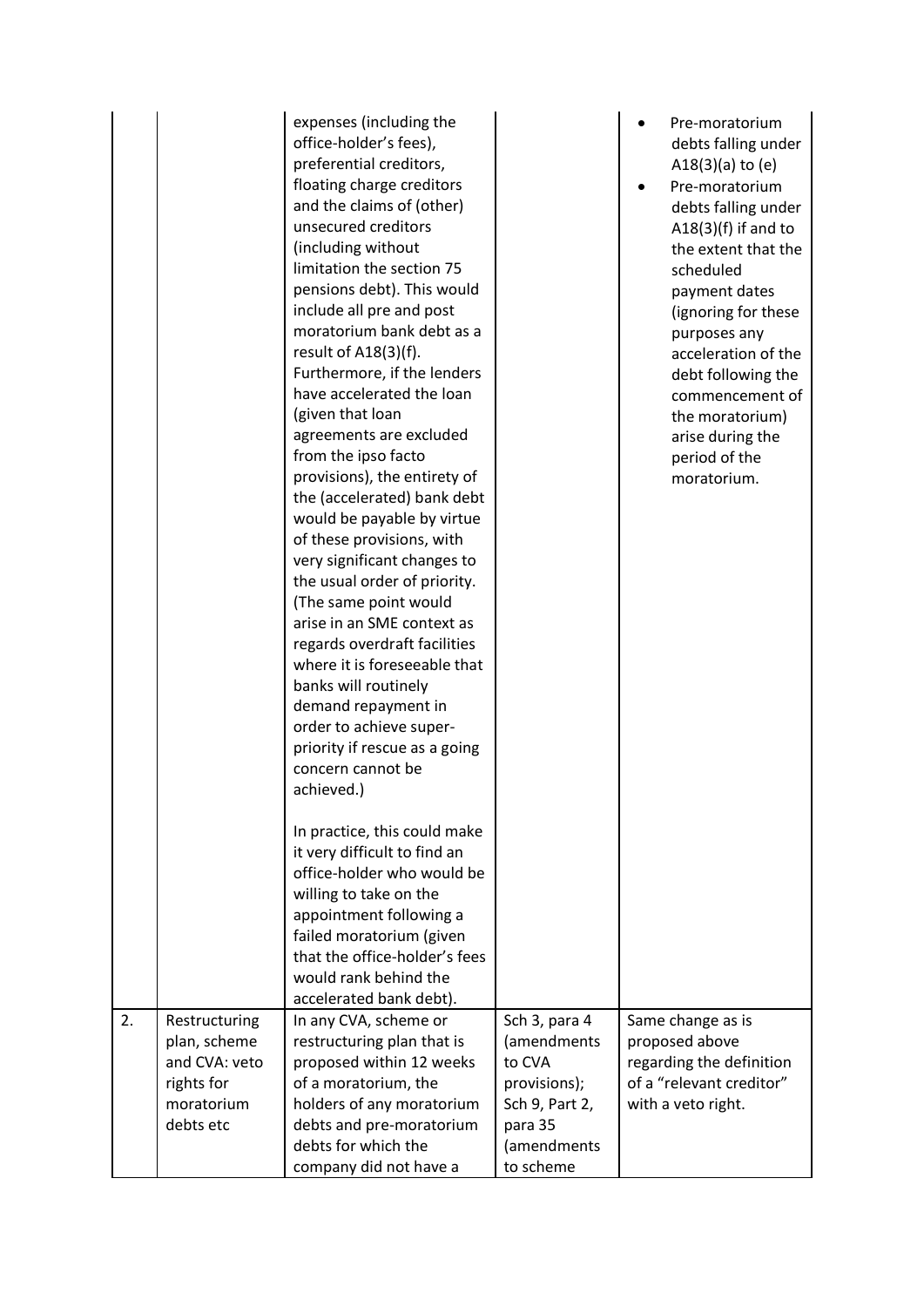|      |                                                                                                                          | payment holiday during the<br>moratorium have, in effect,<br>a veto right in respect of<br>the CVA, scheme or<br>restructuring plan as:<br>(a) in the case of a CVA,<br>neither the company nor<br>the creditors may approve<br>a CVA unless these debts<br>are paid in full (unless the<br>creditors consent); and<br>(b) in the case of a scheme<br>or plan, the court may not<br>sanction the scheme or<br>plan if it includes provision<br>in respect of such creditors<br>without their consent.<br>As per comment 1 above,<br>this would include lenders<br>in respect of the entirety of<br>the (accelerated) bank<br>debt. In practice, this could<br>make it impossible to do a<br>CVA, scheme or<br>restructuring plan within<br>the 12 week period. | provisions);<br>Sch 9, 901H (re<br>plan)                                       |                                                                                                                                                                                                                                                                                                                                                                          |
|------|--------------------------------------------------------------------------------------------------------------------------|----------------------------------------------------------------------------------------------------------------------------------------------------------------------------------------------------------------------------------------------------------------------------------------------------------------------------------------------------------------------------------------------------------------------------------------------------------------------------------------------------------------------------------------------------------------------------------------------------------------------------------------------------------------------------------------------------------------------------------------------------------------|--------------------------------------------------------------------------------|--------------------------------------------------------------------------------------------------------------------------------------------------------------------------------------------------------------------------------------------------------------------------------------------------------------------------------------------------------------------------|
| 3(a) | Exclusion of<br>parties to<br>"capital<br>markets<br>arrangements"<br>from<br>moratorium<br>and ipso facto<br>provisions | The definition of a "capital<br>markets arrangement"<br>requires either the grant of<br>security or a guarantee or a<br>derivative and an<br>investment in an option,<br>future or contract for<br>differences. Hence<br>although A18(3)(f) would<br>apply to liability in respect<br>of a secured or guaranteed<br>bond, it would not apply to<br>an unsecured bond which<br>would, instead, be subject<br>to the payment holiday.<br>There would seem to be no<br>policy reason for requiring<br>bank debt to be paid during<br>the moratorium but not<br>unsecured bond debt.                                                                                                                                                                               | Sch 1, Sch ZA1,<br>para 13; Sch 2,<br>Sch ZA2, para<br>6; Sch 4ZZA,<br>para 17 | Solution:<br>In Sch ZA2, para 6,<br>add the words "where<br>the requirements of<br>paragraph 13(1)(b)<br>and (c) of Schedule<br>ZA1 are met" to the<br>end of that paragraph.<br>Add a new paragraph<br>$\bullet$<br>6A immediately<br>following existing<br>paragraph 6:<br>Capital market<br>investment<br>6A This paragraph<br>applies to an<br>agreement which is or |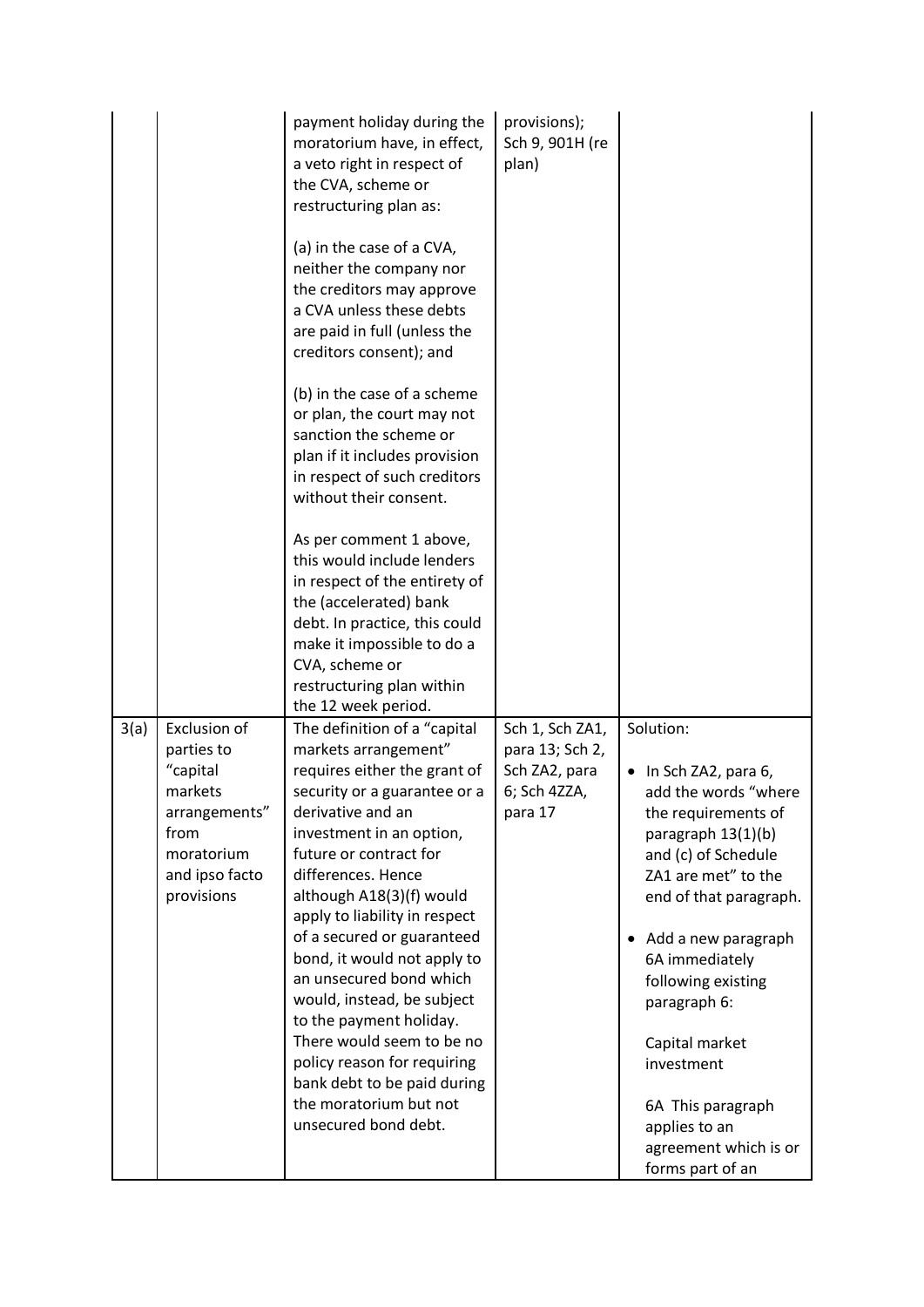|      |                                                                                                        | Furthermore, it is not clear<br>why Sch ZA2, para 6, only<br>picks up the definition of<br>"capital market<br>arrangement" from Sch<br>ZA1, para 13 and not the<br>rest of this definition. By<br>taking 13(2) out of context,<br>any arrangement where<br>there is security would be<br>covered, not just secured<br>bond issues.                                                              |                            | arrangement involving<br>the issue of a capital<br>market investment as<br>that expression is<br>defined in paragraph<br>14 of Schedule ZA1.<br>In Sch 4ZZA, add the<br>$\bullet$<br>words "where the<br>requirements of<br>paragraph 13(1)(b)<br>and (c) of Schedule<br>ZA1 are met" to the<br>end of that paragraph.<br>• Add a new paragraph<br>17A as per 6A above.<br>This would have the<br>advantage of leaving in<br>place the well-<br>understood definition of<br>capital market<br>arrangement while<br>including this new<br>wording to cover<br>unsecured bonds. |
|------|--------------------------------------------------------------------------------------------------------|-------------------------------------------------------------------------------------------------------------------------------------------------------------------------------------------------------------------------------------------------------------------------------------------------------------------------------------------------------------------------------------------------|----------------------------|-------------------------------------------------------------------------------------------------------------------------------------------------------------------------------------------------------------------------------------------------------------------------------------------------------------------------------------------------------------------------------------------------------------------------------------------------------------------------------------------------------------------------------------------------------------------------------|
| 3(b) | Exclusion of<br>parties to<br>"capital<br>markets<br>arrangements"<br>from<br>moratorium<br>provisions | In the case of a secured or<br>guaranteed bond, the<br>definition in para 13 is very<br>wide and could include any<br>group company that has<br>benefited from the on-loan<br>of the bond proceeds (for<br>example). This could have<br>the effect that many<br>companies in a group that<br>has issued a secured or<br>guaranteed bond would<br>not be able to benefit from<br>the moratorium. | Sch 1, Sch ZA1,<br>para 13 | The main reason for the<br>exclusion is to protect<br>securitisations and other<br>rated transactions that<br>could otherwise be<br>downgraded as a result<br>of the changes. The<br>reason these<br>transactions are not<br>impacted by an<br>administration is<br>because the holder of<br>the capital market<br>arrangement has the<br>right to appoint an<br>administrative receiver<br>which, if exercised,<br>prevents the<br>appointment of an<br>administrator.                                                                                                       |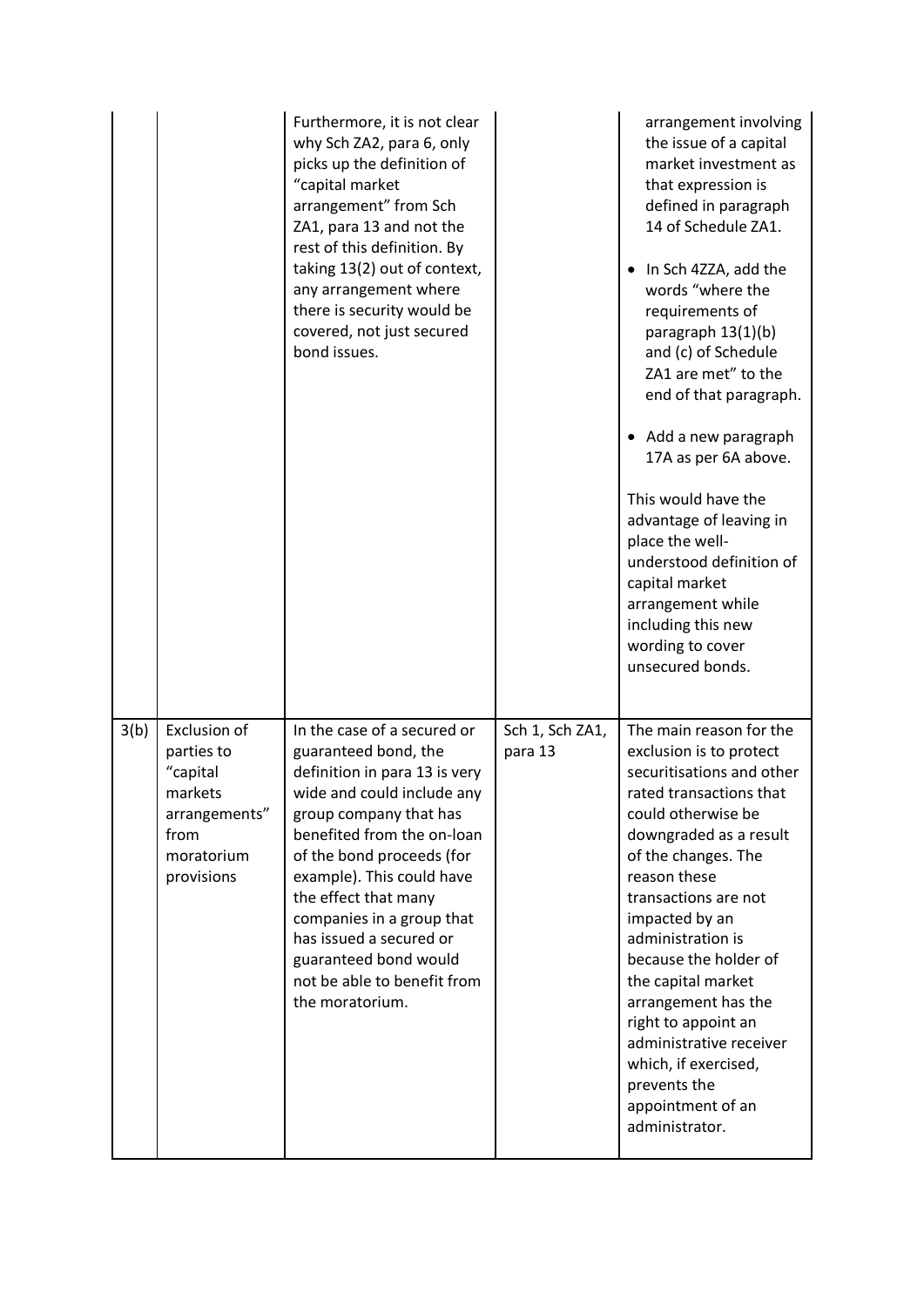|      |                                                                                                              |                                                                                                                                                                                                                                                                                                               |                               | A similar mechanism<br>could be used here by<br>requiring:<br>company to give 5<br>business days'<br>notice to any<br>person entitled to<br>appoint an<br>administrative<br>receiver before<br>filing documents<br>with the court for<br>the moratorium<br>(and add to $A6(1)$ a<br>statement that<br>such person has<br>been given notice);<br>if administrative<br>receiver is<br>appointed in those<br>5 business days,<br>company is already<br>prohibited from<br>using moratorium<br>by virtue of Sch<br>ZA1, 2(3)(d); and<br>disapplying Sch 1,<br>Sch ZA1, para 13<br>(though relevant<br>parts of the<br>definition would<br>need to be picked<br>up in Sch 2, Sch<br>ZA2, para 6; Sch<br>4ZZA, para 17). |
|------|--------------------------------------------------------------------------------------------------------------|---------------------------------------------------------------------------------------------------------------------------------------------------------------------------------------------------------------------------------------------------------------------------------------------------------------|-------------------------------|--------------------------------------------------------------------------------------------------------------------------------------------------------------------------------------------------------------------------------------------------------------------------------------------------------------------------------------------------------------------------------------------------------------------------------------------------------------------------------------------------------------------------------------------------------------------------------------------------------------------------------------------------------------------------------------------------------------------|
| 3(c) | Exclusion of<br>parties to<br>"capital<br>markets<br>arrangements"<br>from wrongful<br>trading<br>provisions | Particularly in light of the<br>wide definition referred to<br>above, it is hard to see<br>(from a policy perspective)<br>why the directors of<br>companies in a group that<br>has issued a secured or<br>guaranteed bond should<br>not benefit from the<br>relaxation of the wrongful<br>trading provisions. | section<br>$10(4)(h)$ and (i) | Delete section 10(4)(h)<br>and (i) [i.e. paragraph 12<br>(securitisation<br>companies) and<br>paragraph 13 (parties to<br>a capital markets<br>arrangement)]                                                                                                                                                                                                                                                                                                                                                                                                                                                                                                                                                       |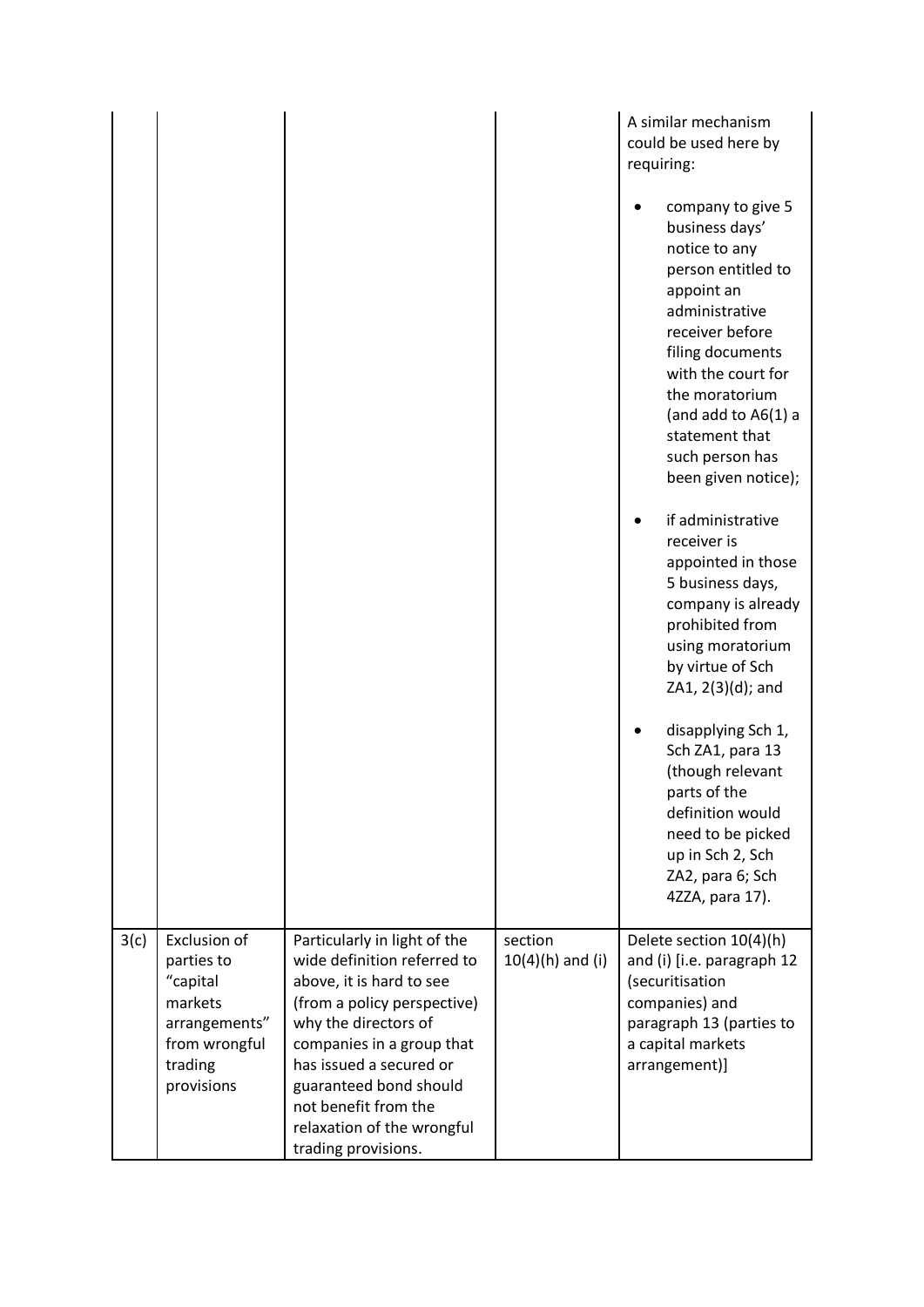| 4. | Moratorium<br>and pensions<br>liabilities | In relation to defined<br>benefit occupational<br>pension schemes, we<br>assume that the reference<br>to "a contribution to an<br>occupational pension<br>scheme" is intended to be<br>limited only to<br>contributions in respect of<br>the future accrual of<br>benefits due to active<br>service (rather than<br>including deficit repair<br>contributions payable<br>pursuant to a schedule of<br>contributions within the<br>meaning of Part 3 of the<br>Pensions Act 2004).                                                                                                                                                                              | $A18(7)$ :<br>definition of<br>"wages and<br>salary", limb<br>(d) | Consider amending limb<br>(d) to make it clear that<br>this refers only<br>to contributions in<br>respect of the future<br>accrual of benefits due<br>to active service. |
|----|-------------------------------------------|----------------------------------------------------------------------------------------------------------------------------------------------------------------------------------------------------------------------------------------------------------------------------------------------------------------------------------------------------------------------------------------------------------------------------------------------------------------------------------------------------------------------------------------------------------------------------------------------------------------------------------------------------------------|-------------------------------------------------------------------|--------------------------------------------------------------------------------------------------------------------------------------------------------------------------|
|    |                                           | We note that the definition<br>of "wages or salary" in<br>Clause A18 of the Bill has<br>been copied directly from<br>para 99 of Sch B1 IA 86<br>(which relates to the<br>priority of certain<br>employment liabilities upon<br>the adoption of<br>employment contracts by<br>administrators). In the<br>context of para 99, the<br>administration itself will be<br>an "insolvency event" likely<br>triggering a PPF assessment<br>period and thereby ceasing<br>the obligation to pay deficit<br>repair contributions - this<br>means deficit repair<br>contributions could not<br>come under the definition<br>of "wages or salary" under<br>para 99 Sch B1. |                                                                   |                                                                                                                                                                          |
|    |                                           | However, as the new<br>moratorium procedure is<br>not an "insolvency event"<br>under the Pensions Act<br>2004, then deficit repair<br>contributions may remain<br>payable and there is<br>therefore a risk that "a                                                                                                                                                                                                                                                                                                                                                                                                                                             |                                                                   |                                                                                                                                                                          |